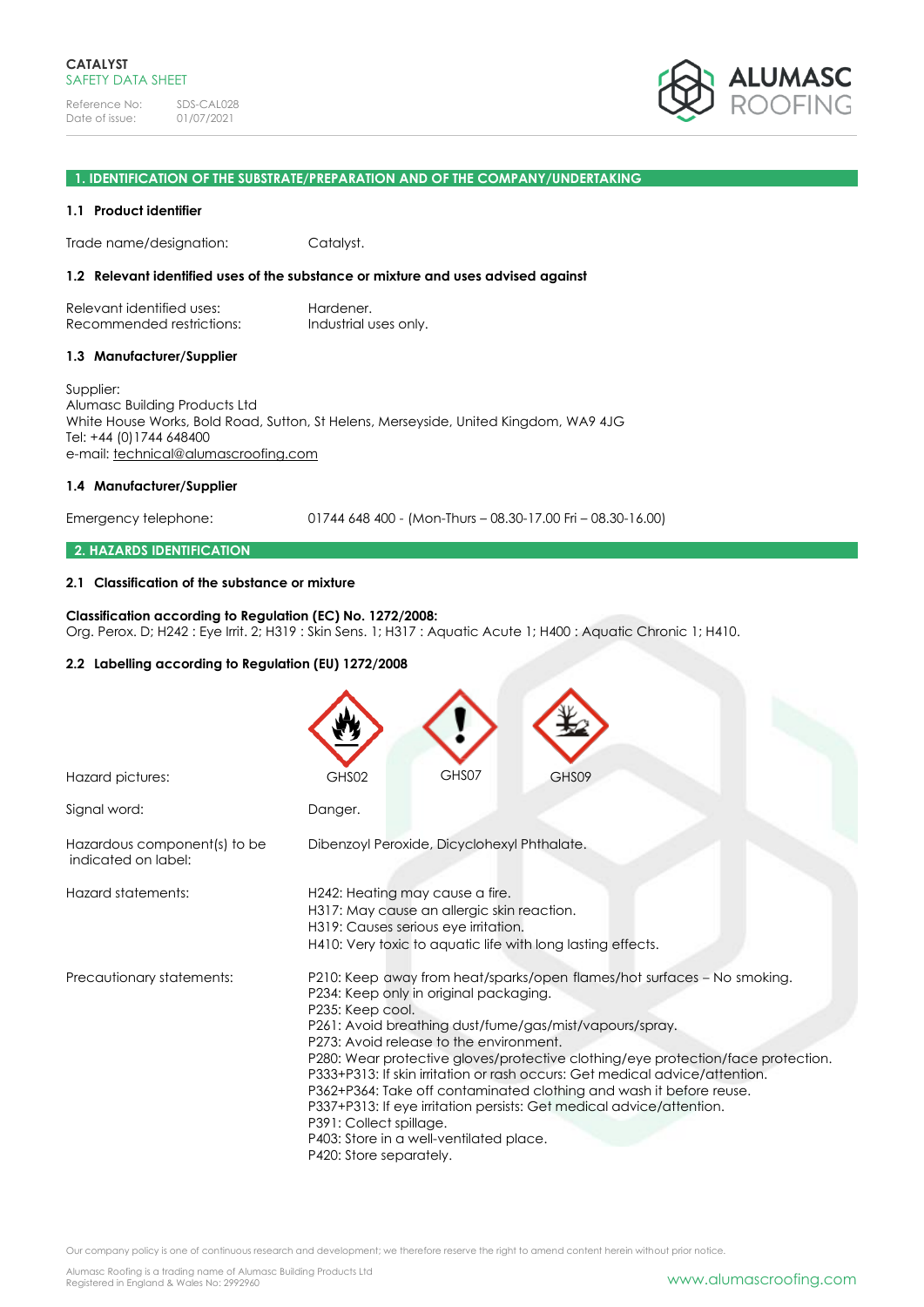

# **3. COMPOSITION AND INFORMATION ABOUT THE COMPONENTS**

#### **3.1 -**

#### **3.2 Mixture**

# **Chemical characterization:**

Benzoylperoxyde, Phlegmated with Plasticizer.

#### **Hazardous ingredients:**

| Ingredient                 |                                                                                                      | Classification (EC) 1272/2008                                                                                 | M-factor                 | <b>Concentration</b>         |
|----------------------------|------------------------------------------------------------------------------------------------------|---------------------------------------------------------------------------------------------------------------|--------------------------|------------------------------|
| <b>Ethylene Dibenzoate</b> | CAS No: 94-49-5<br>EC-No: 202-338-6<br>REACH No:<br>01-2120759933-41-XXXX                            | Aquatic Chronic 2; H411                                                                                       | Acute: 1                 | 45.0 - 50.0 %<br>by weight   |
| Dibenzoyl Peroxide         | CAS No: 94-36-0<br>EC-No: 202-327-6<br>Index-No: 617-008-00-0<br>REACH No:<br>l01-2119511472-50-XXXX | Org. Perox. B; H241 Eye Irrit. 2;<br>H319 Skin Sens. 1; H317 Aquatic Acute 1;<br>H400 Aquatic Chronic 1; H410 | Acute: 10<br>Chronic: 10 | $45.0 - 50.0 %$<br>by weight |

#### **4. FIRST AID MEASURES**

#### **4.1 Description of first aid measures**

| General advice:          | If symptoms persist, call a doctor.                                                                  |
|--------------------------|------------------------------------------------------------------------------------------------------|
| If inhaled:              | Remove victim to fresh air and keep at rest in a position comfortable for breathing.                 |
| In case of skin contact: | Wash with plenty of soap and water.<br>If skin irritation occurs, get medical advice/attention.      |
| In case of eye contact:  | In the case of contact with eyes, rinse immediately with plenty of water and seek<br>medical advice. |
| If swallowed:            | Rinse mouth. Do NOT induce vomiting.<br>Call a doctor immediately.                                   |

# **5. FIRE-FIGHTING MEASURES**

#### **5.1 Extinguishing media**

#### **Suitable extinguishing media:**

Carbon dioxide (CO2), Dry powder, Dry sand, Water spray, Foam.

### **Unsuitable extinguishing media:**

Halons

#### **5.2 Special hazards arising from the substance or mixture**

**Special exposure hazards arising from the substance or preparation itself, its combustion products, or released gases:** Carbon dioxide (CO2), Carbon monoxide, Benzoic acid, Benzene.

#### **5.3 Advice for fire-fighters**

In the event of fire, wear self-contained breathing apparatus. Cool closed containers exposed to fire with water spray.

### **6. ACCIDENTAL RELEASE MEASURES**

### **6.1 Personal precautions, protective equipment and emergency procedures**

Do not breathe dust. Avoid contact with skin and eyes. Use personal protective equipment.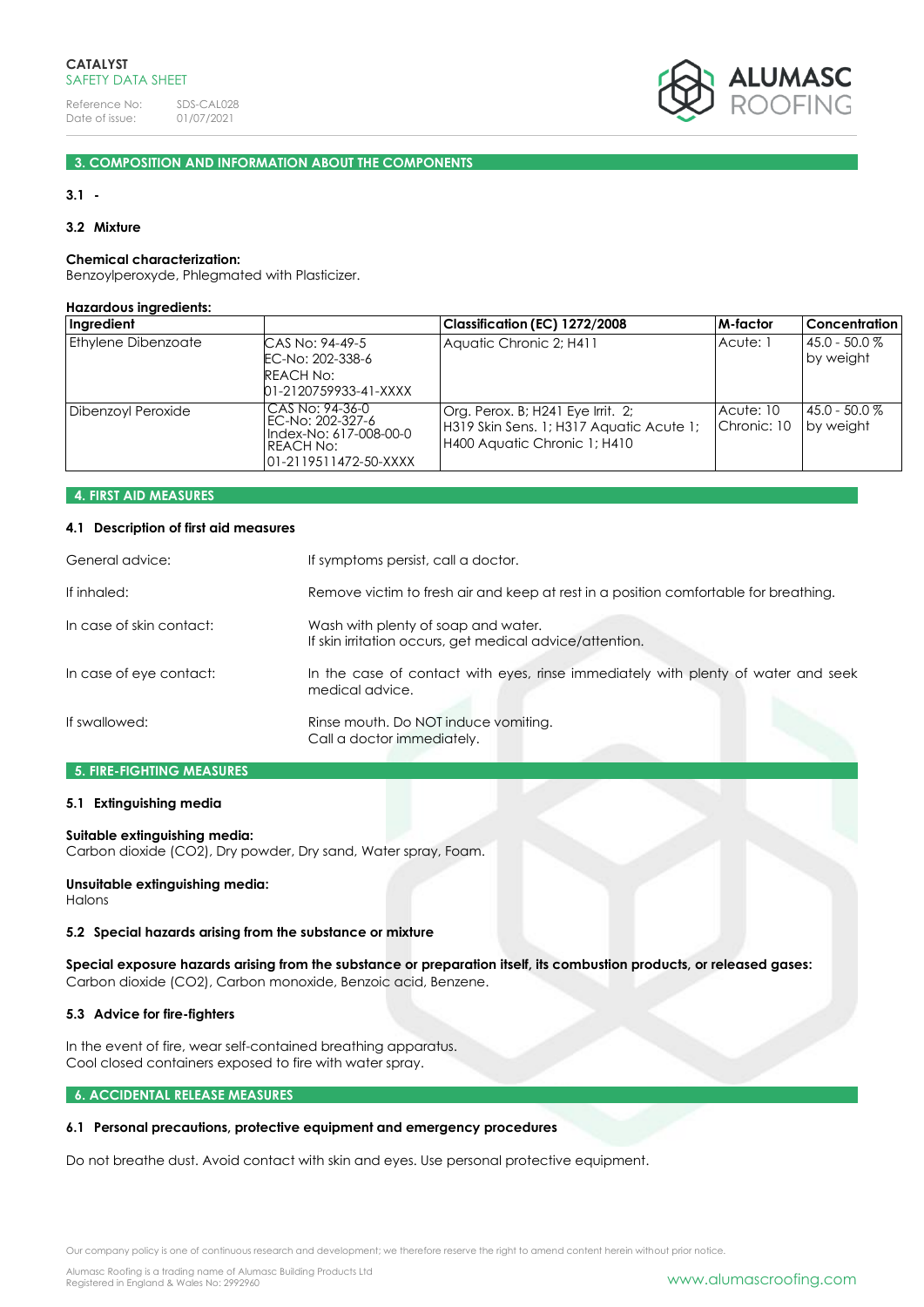

# **6.2 Environmental precautions**

Do not flush into surface water or sanitary sewer system.

# **6.3 Methods and materials for containment and cleaning up**

Contain spillage, pick up with an electrically protected vacuum cleaner or by wet-brushing and transfer to a container for disposal according to local regulations (see Section 13).

## **6.4 -**

### **6.5 Additional information**

Risk of ignition.

**7. HANDLING AND STORAGE**

# **7.1 Precautions for safe handling**

Wear personal protective equipment. Do not breathe dust. Avoid contact with skin and eyes.

### **7.2 Conditions for safe storage, including any incompatibilities**

Organic peroxides: Type: OP II Store in original container. Keep container tightly closed in a dry and well- ventilated place. TRGS 510: 3. Recommended storage temperature: 25oC.

### **8. EXPOSURE CONTROLS/PERSONAL PROTECTION**

### **8.1 Control parameters**

### **Ethylene Dibenzoate:**

**DNEL:**

| Value                    | Target group | <b>Exposure route</b> | <b>Exposure frequency</b>  | Source |
|--------------------------|--------------|-----------------------|----------------------------|--------|
| $10,6$ mg/m <sup>3</sup> | Workers      | <b>Inhalation</b>     | Long-term effects systemic | 100    |
| $3 \,\mathrm{mg/m^3}$    | Workers      | Skin                  | Long-term effects systemic | 100    |

Source: 100 – Firmendaten.

| <b>Value</b> | <b>Exposure route</b>   | Source |
|--------------|-------------------------|--------|
| 0,0073 mg/l  | Freshwater              | 100    |
| 0,00073 mg/l | Seawater                | 100    |
| 2,23 mg/kg   | Freshwater sediment     | 100    |
| 0,223 mg/kg  | Marine sediment         | 100    |
| $128$ mg/l   | Wastewater pretreatment | 100    |
| $0.44$ mg/kg | Soil                    | 100    |

Source: 100 – Firmendaten.

### **Dibenzoyl Peroxide:**

| Long-term exposure value/ $mg/m3$                      |  |
|--------------------------------------------------------|--|
|                                                        |  |
| Course: 10 FU40/000E Werkelase ave seure limite (0011) |  |

Source: 19 - EH40/2005 Workplace exposure limits (2011).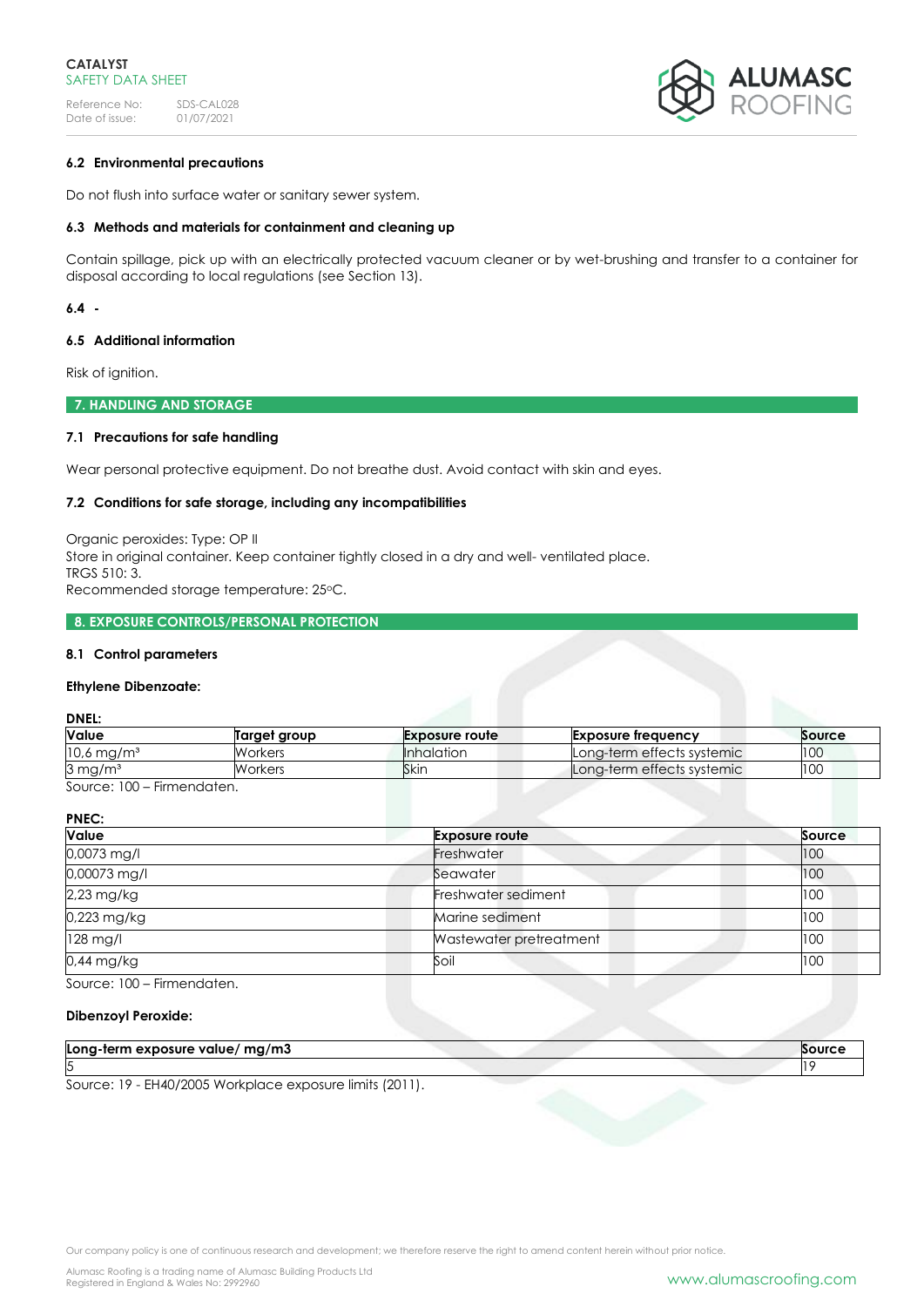Reference No: SDS-CAL028<br>Date of issue: 01/07/2021 Date of issue:



**DNEL:**

| Value                     | Target group   | <b>Exposure route</b> | <b>Exposure frequency</b> | Source |
|---------------------------|----------------|-----------------------|---------------------------|--------|
| $11,75 \,\mathrm{mg/m^3}$ | <b>Workers</b> | <b>Inhalation</b>     | Long-term effects         | 100    |
| 6,6 mg/kg                 | <b>Workers</b> | Dermal exposure       | Long-term effects         | 100    |
| $2.9 \,\mathrm{mg/m^3}$   | Consumers      | <b>Inhalation</b>     | Long-term effects         | 100    |
| 3,3 mg/kg                 | Consumers      | Dermal exposure       | Long-term effects         | 100    |
| 1,65 mg/kg                | Consumers      | Oral                  | Long-term effects         | 100    |

Source: 100 – Firmendaten.

### **PNEC:**

| <b>Value</b>   | <b>Exposure route</b>   | Source |
|----------------|-------------------------|--------|
| 0,000602 mg/l  | Freshwater              | 100    |
| 0,338 mg/kg    | Freshwater sediment     | 100    |
| 0,0000602 mg/l | Marine water            | 100    |
| 0,0338 mg/kg   | Marine sediment         | 100    |
| $0.35$ mg/l    | Wastewater pretreatment | 100    |
| 6,67 mg/kg     | Oral                    | 100    |

Source: 100 – Firmendaten.

### **8.2 Exposure controls**

| Respiratory protection:                    | Use the indicated respiratory protection if the occupational exposure limit is<br>exceeded and/or in case of product release (dust). |
|--------------------------------------------|--------------------------------------------------------------------------------------------------------------------------------------|
| Remarks:                                   | Recommended filter type: P1.                                                                                                         |
| Hand protection:                           |                                                                                                                                      |
| Suitable material:<br>Unsuitable material: | Butyl-rubber, Nitriles.<br>Leather gloves.                                                                                           |
| Eye protection:                            | Tightly fitting safety goggles.                                                                                                      |
| Engineering measures:                      | Ensure adequate ventilation, especially in confined areas.                                                                           |

#### **9. PHYSICAL AND CHEMICAL PROPERTIES**

### **9.1 Information on basic physical and chemical properties**

| Physical state:                                    | Solid.                     |
|----------------------------------------------------|----------------------------|
| Form:                                              | Powdered form / Whitish.   |
| Odour:                                             | Characteristic.            |
| Odour threshold:                                   | Not determined.            |
| pH:                                                | Not applicable.            |
| Melting point $[°C]$ / freezing point $[°C]$ :     | Not applicable.            |
| Boiling point $[°C]$ :                             | Not applicable.            |
| Flash point $[°C]$ :                               | Not applicable.            |
| Evaporation rate $[kg/s*m2)$ :                     | Not applicable.            |
| Flammability (solid, gas):                         | Heating may cause a fire   |
| Explosion limits [Vol-%]:                          | Not determined.            |
| Vapour pressure [kPa]:                             | Not applicable.            |
| Vapour density:                                    | Not applicable.            |
| Density [g/cm <sup>3</sup> ]                       | $1,23$ g/cm <sup>3</sup> . |
| Relative density:                                  | Not determined.            |
| Water solubility [g/l]:                            | Not determined.            |
| Partition coefficient n-octanol/water (log P O/W): | Not determined.            |
| Auto-inflammability:                               | Not auto-flammable.        |
| Decomposition temperature [°C]:                    | $60^{\circ}$ C.            |
| Viscosity, dynamic [kg/(m*s)]:                     | Not applicable.            |
| Risk of explosion:                                 | Risk of dust explosion.    |
|                                                    |                            |

racteristic. determined. applicable.  $a$ pplicable. applicable. applicable. copplicable. ting may cause a fire. determined. applicable. applicable.  $g/cm<sup>3</sup>$ . determined. determined. determined. auto-flammable. applicable. of dust explosion.

Our company policy is one of continuous research and development; we therefore reserve the right to amend content herein without prior notice.

Alumasc Roofing is a trading name of Alumasc Building Products Ltd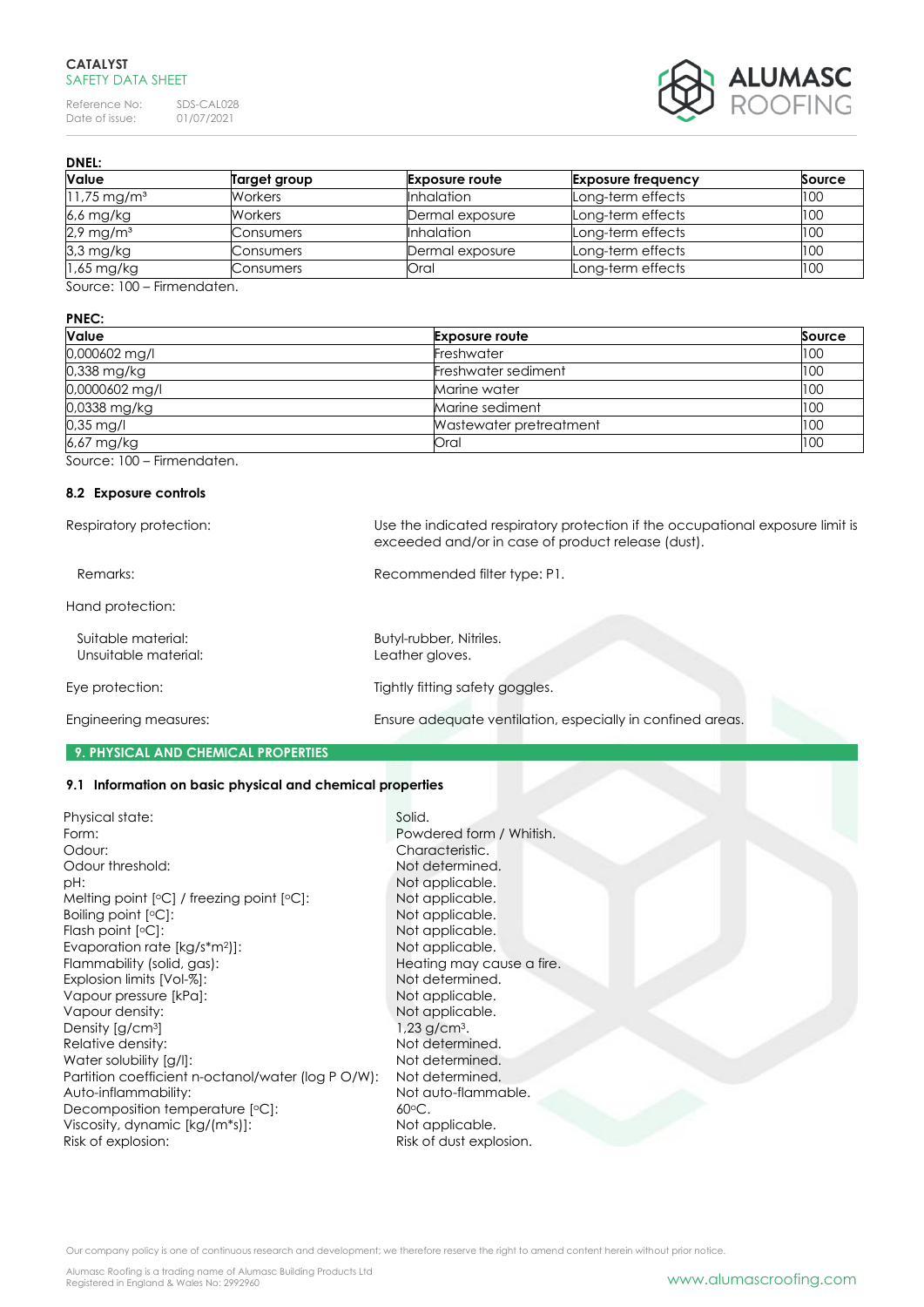

# **9.2 Other information**

Ignition temperature: 55°C. Bulk density [kg/m<sup>3</sup>]: 650 kg/m<sup>3</sup>.

## **10. STABILITY AND REACTIVITY**

# **10.1 Reactivity**

Self-accelerating decomposition temperature (SADT) 60°C.

**10.2-**

**10.3-**

### **10.4 Conditions to avoid**

Avoid shock and friction. Temperatures above 25°C can influence the product characteristics.

### **10.5 Materials to avoid**

Rust, Iron, Copper, Acids, Reducing agents.

### **11. TOXICOLOGICAL INFORMATION**

#### **11.1Information on toxicological effects**

### **Hazardous ingredients:**

#### **Ethylene Dibenzoate:**

| Oral toxicity [mg/kg]      | <b>Test criterion</b>    | <b>Test species</b> | <b>Measuring Method</b>        | Source |
|----------------------------|--------------------------|---------------------|--------------------------------|--------|
| > 2001 mg/kg               | D50-                     | Rat                 | <b>OECD Test Guideline 416</b> | 100    |
| Source: 100 - Firmendaten. |                          |                     |                                |        |
| Irritant effect on skin:   | No skin irritation.      |                     |                                |        |
| Measuring method:          | OECD Test Guideline 404. |                     |                                |        |
| Test species:              | Rabbit.                  |                     |                                |        |
| Exposure duration:         | 4 hours.                 |                     |                                |        |
| Irritant effect on eyes:   | No eye irritation.       |                     |                                |        |
| Measuring method:          | OECD Test Guideline 405. |                     |                                |        |
| Test species:              | Rabbit.                  |                     |                                |        |
| Exposure duration:         | 1 hours.                 |                     |                                |        |
| Sensitization:             | No known effect.         |                     |                                |        |
| Measuring method:          | OECD 429.                |                     |                                |        |
| Test species:              | Mouse.                   |                     |                                |        |
| Remarks:                   | Skin sensitization.      |                     |                                |        |
| Carcinogenic effects:      | No known effect.         |                     |                                |        |
| Mutagenicity:              | No known effect.         |                     |                                |        |
| Reproduction toxicity:     | No known effect.         |                     |                                |        |
| <b>Dibenzoyl Peroxide:</b> |                          |                     |                                |        |

| Oral toxicity [mg/kg]      | Test criterion | Test species    | Source |
|----------------------------|----------------|-----------------|--------|
| > 5000 mg/kg               | .D50           | Ra <sup>-</sup> | 100    |
| Source: 100 – Firmendaten. |                |                 |        |

| Inhalative toxicity<br>``' [mg/ı, | criterion<br>Test | Test species | <b>Note</b>                       | Source       |
|-----------------------------------|-------------------|--------------|-----------------------------------|--------------|
| 24,3<br>ma,                       | CET<br>-00        | Ra:          | Guideline 403<br>iOF<br>lest<br>◡ | 100<br>1 U U |
| $\sim$ $\sim$ $\sim$              |                   |              |                                   |              |

Source: 100 – Firmendaten.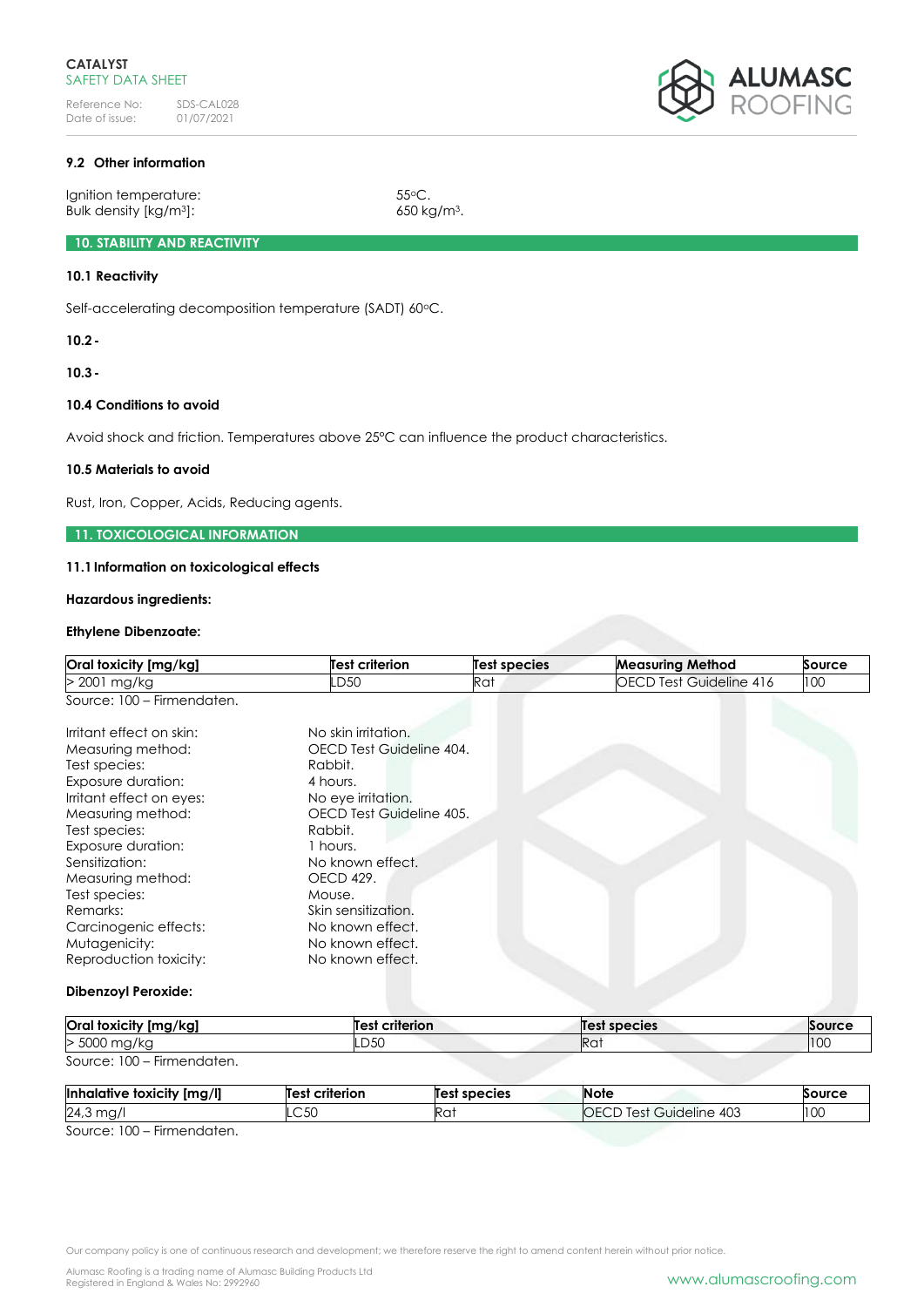Reference No: SDS-CAL028<br>Date of issue: 01/07/2021 Date of issue:



| LC50 Inhalation 4h for dusts and sprays<br>[mg/l]                                                                                                                                                                 |                                                                 | Test criterion                                                                                     | <b>Test species</b>                                      | Source |
|-------------------------------------------------------------------------------------------------------------------------------------------------------------------------------------------------------------------|-----------------------------------------------------------------|----------------------------------------------------------------------------------------------------|----------------------------------------------------------|--------|
| >24,3                                                                                                                                                                                                             |                                                                 | .CO                                                                                                | Rat                                                      | 100    |
| Source: 100 - Firmendaten.                                                                                                                                                                                        |                                                                 |                                                                                                    |                                                          |        |
| Irritant effect on skin:<br>Measuring method:<br>Test species:<br>Irritant effect on eyes:<br>Measuring method:<br>Test species:<br>Sensitization:<br>Measuring method:<br>Test species:<br>Carcinogenic effects: | Rabbit.<br>Eye irritation.<br>Rabbit.<br>OECD TG 429.<br>Mouse. | No skin irritation.<br>OECD Test Guideline 404.<br>OECD Test Guideline 405.<br>Skin sensitization. | Did not show carcinogenic effects in animal experiments. |        |
| Mutagenicity:<br>Reproduction toxicity:                                                                                                                                                                           |                                                                 | No toxicity to reproduction.                                                                       | Did not show mutagenic effects in animal experiments.    |        |

#### **Specific target organ toxicity (single exposure) [mg/kg] Source** no data available 100

Source: 100 – Firmendaten.

| Specific target organ toxicity (repeated exposure) [mg/kg] | Source |
|------------------------------------------------------------|--------|
| Animal testing did not show any hazardous effects          | 10C    |
| Source: 100 – Firmendaten.                                 |        |

**12. ECOLOGICAL INFORMATION**

### **12.1Ecological information**

### **Toxicity:**

### **Ethylene Dibenzoate:**

| Toxicity to fish [mg/l] | <b>Test criterion</b> | Test species                            | <b>Measuring method</b>           | <b>Exposure duration</b> | Source |
|-------------------------|-----------------------|-----------------------------------------|-----------------------------------|--------------------------|--------|
| >0.434                  | LC50                  | <b>Brachvdaniorerio</b><br>(zebra fish) | <b>OECD</b> Test<br>Guideline 203 | 961                      | 100    |

Source: 100 – Firmendaten.

| Toxicity to daphnia Ima/II                                   | <b>Test criterion</b> | Test species                  | <b>Exposure duration</b> | <b>Measuring method</b> | Source |
|--------------------------------------------------------------|-----------------------|-------------------------------|--------------------------|-------------------------|--------|
| ∡, اا                                                        | EC 50                 | Daphnia magna<br>(Water flea) | 21 days                  | <b>OECD TG 211</b>      | 100    |
| $C_{\alpha}$ , $C_{\alpha}$ , $C_{\alpha}$<br>Firmannadortan |                       |                               |                          |                         |        |

Source: 100 – Firmendaten.

| Toxicity to algae [mg/l] | Test criterion    | Test species                       | <b>Exposure duration</b> | <b>Measuring method</b>           | Source |
|--------------------------|-------------------|------------------------------------|--------------------------|-----------------------------------|--------|
| >0.87                    | ErC <sub>50</sub> | Pseudokirchneriella<br>subcapitata | 72 h                     | <b>OECD</b> Test<br>Guideline 201 | 100    |

Source: 100 – Firmendaten.

| NOEC (fish) [mg/l] | <b>Test species</b>            | Source |
|--------------------|--------------------------------|--------|
| 0,073              | Brachydanio rerio (zebra fish) | 100    |

Source: 100 – Firmendaten.

| <b>NOEC</b><br>J [mg/l]<br>(daphnia) | Test species                           | method<br>Measurina | Source                |
|--------------------------------------|----------------------------------------|---------------------|-----------------------|
| 0,065                                | (water tlea)<br>maana<br>. )ar<br>hnia | ◡                   | $\mathbf{1}$<br>1 V V |
| $- \cdot$<br>$\sim$ $\sim$ $\sim$    |                                        |                     |                       |

Source: 100 – Firmendaten.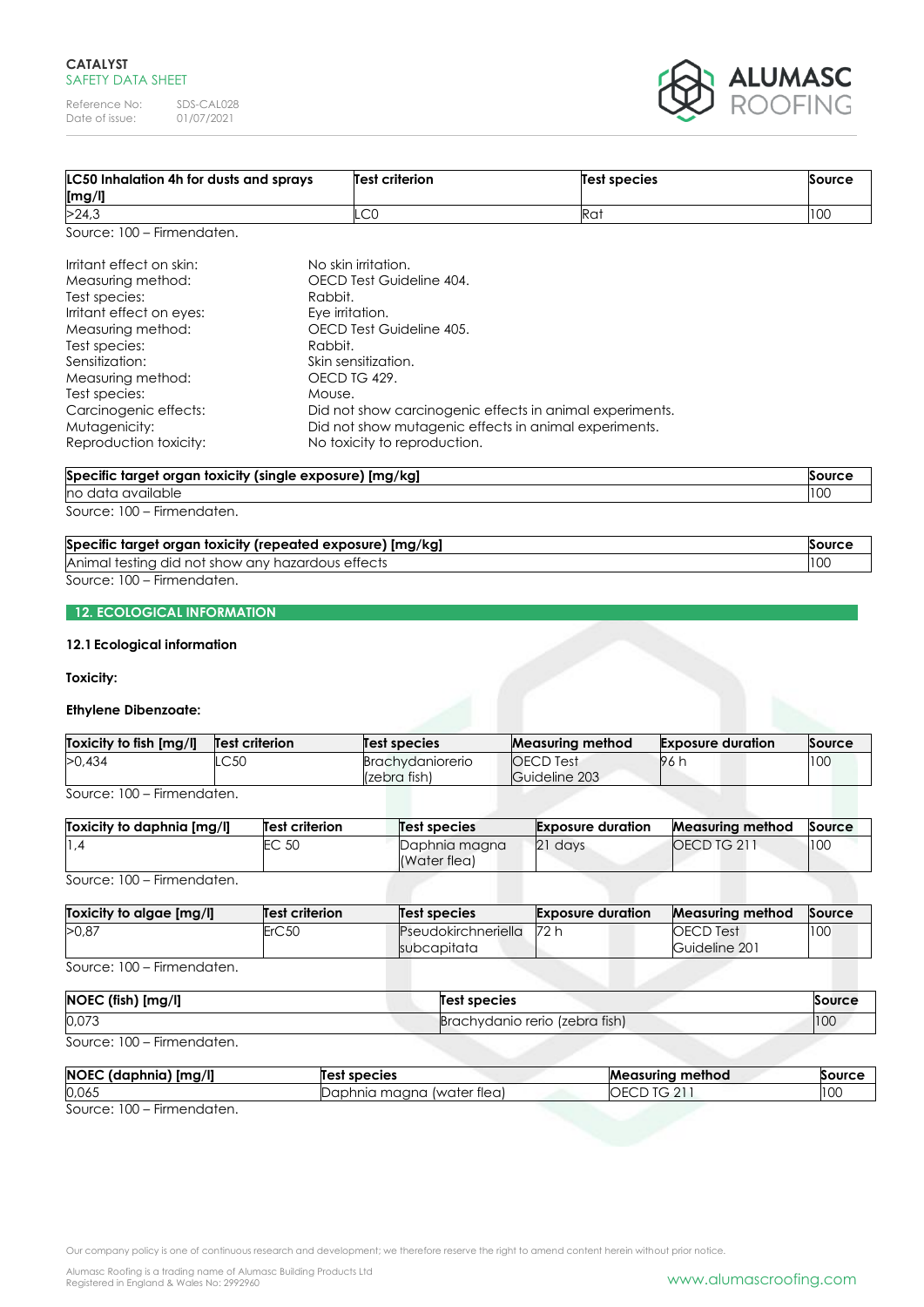Reference No: SDS-CAL028<br>Date of issue: 01/07/2021 Date of issue:



| 0,045<br><b>OECD Test Guideline 201</b><br>Pseudokirchneriella subcapitata | NOEC (algae) [mg/l] | <b>Test species</b> | <b>Measuring method</b> | Source                   |
|----------------------------------------------------------------------------|---------------------|---------------------|-------------------------|--------------------------|
|                                                                            |                     |                     |                         | $\overline{\phantom{a}}$ |

Source: 100 – Firmendaten.

Results of PBT characteristics This substance is not considered to be persistent, bioaccumulating nor toxic (PBT). determination:

## **Dibenzoyl Peroxide:**

| Toxicity to fish [mg/l] | <b>Test criterion</b> | Test species                              | <b>Measuring method</b>                | <b>Exposure duration</b> | Source |
|-------------------------|-----------------------|-------------------------------------------|----------------------------------------|--------------------------|--------|
| 0.0602                  | .C50                  | Oncorhynchus<br>mykiss<br>(rainbow trout) | <b>IOECD Test Guide-</b><br>line $203$ | 96 h                     | 100    |

Source: 100 – Firmendaten.

| Toxicity to daphnia [mg/l] | <b>Test criterion</b> | Test species                  | <b>Exposure duration</b> | <b>Measuring method</b>              | Source |
|----------------------------|-----------------------|-------------------------------|--------------------------|--------------------------------------|--------|
| 0,110                      | EC 50                 | Daphnia magna<br>(water flea) | 48 h                     | <b>IOECD Test Guide-</b><br>line 202 | 100    |

Source: 100 – Firmendaten.

| Toxicity to algae [mg/l] | Test criterion | Test species       | <b>Exposure duration</b> | Measuring method         | Source |
|--------------------------|----------------|--------------------|--------------------------|--------------------------|--------|
| 0.071                    | EC 50          | Pseudokirchneriel- | 72 h                     | <b>IOECD Test Guide-</b> | 100    |
|                          |                | la subcapitata     |                          | line 201                 |        |

Source: 100 – Firmendaten.

| Bioaccumulation:<br>Results of PBT characteristics<br>determination: | Bioaccumulation is unlikely.<br>This substance is not considered to be persistent, bioaccumulating nor toxic (PBT). |
|----------------------------------------------------------------------|---------------------------------------------------------------------------------------------------------------------|
| $12.2 -$                                                             |                                                                                                                     |
| $12.3 -$                                                             |                                                                                                                     |
| $12.4 -$                                                             |                                                                                                                     |
| $12.5 -$                                                             |                                                                                                                     |
| 12.6 Other adverse effects                                           |                                                                                                                     |
|                                                                      | According to the results of tests of biodegradability this product is considered as being readily biodegradable.    |

### **13. DISPOSAL CONSIDERATIONS**

### **13.1Waste treatment methods**

| Disposal considerations: | According to the European Waste Catalogue, Waste Codes are not product specific,<br>but application specific. The following Waste Codes are only suggestions: |
|--------------------------|---------------------------------------------------------------------------------------------------------------------------------------------------------------|
| Waste Code:              | 1609 03* - peroxides, for example hydrogen peroxide.                                                                                                          |

Uncleaned empty packaging: -

## **14. TRANSPORT INFORMATION**

|                                 | Land transport ADR/RID                   | <b>Marine transport IMDG</b>              | Air transport ICAO/IATA                  |
|---------------------------------|------------------------------------------|-------------------------------------------|------------------------------------------|
| <b>14.1 UN-No</b>               | 3106                                     | 3106                                      | 3106                                     |
| 14.2 Description of the goods   | <b>ORGANIC PEROXIDE</b><br>TYPE D, SOLID | <b>ORGANIC PEROXIDE.</b><br>TYPE D, SOLID | <b>ORGANIC PEROXIDE</b><br>TYPE D, SOLID |
| 14.3 UN proper shipping name    |                                          | ORGANIC PEROXIDE<br><b>TYPE D, SOLID</b>  | ORGANIC PEROXIDE<br>TYPE D, SOLID        |
| 14.4 Transport hazard class(es) | 5.2                                      | 5.2                                       | 5.2                                      |
| Danger releasing substances     | Dibenzoyl Peroxide                       | <b>Dibenzoyl Peroxide</b>                 | Dibenzoyl Peroxide                       |

Our company policy is one of continuous research and development; we therefore reserve the right to amend content herein without prior notice.

Alumasc Roofing is a trading name of Alumasc Building Products Ltd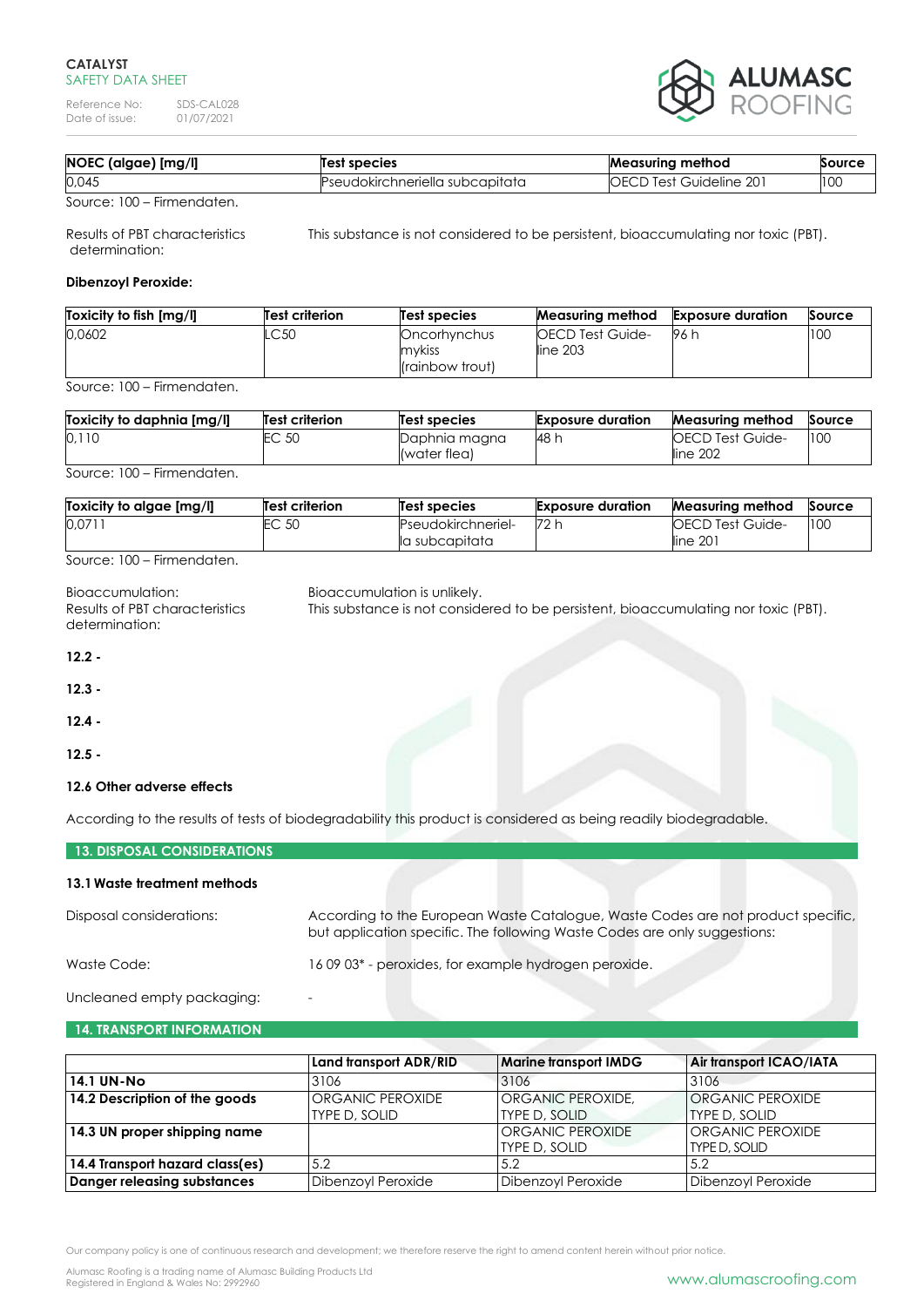Reference No: SDS-CAL028<br>Date of issue: 01/07/2021 Date of issue:



| 14.5 Packaging group       |                                  |                      |                                            |
|----------------------------|----------------------------------|----------------------|--------------------------------------------|
| 14.6 Environmental hazards | U - Environmentally<br>hazardous | U - Marine pollutant | U - Environmentally<br>hazardous           |
| Labels                     | 5.2<br>O<br>₩                    | 5.2<br>坐             | 5.2<br>$\mathbf{\mathbf{\mathbf{\#}}}_{2}$ |
| Category                   |                                  |                      |                                            |
| Factor                     | 3                                |                      |                                            |
| <b>Classification code</b> | P <sub>1</sub>                   |                      |                                            |
| Tunnel restriction code    | D                                |                      |                                            |
| <b>EmS</b>                 |                                  | $F-J$ ; S-R          |                                            |
| <b>Stowage category</b>    |                                  |                      |                                            |

## **14.7 Transport in bulk according to Annex II of MARPOL73/78 and the IBC Code**

Not relevant.

### **14.8Other information**

Packaging type OP7.

#### **15. REGULATORY INFORMATION**

## **15.1Safety, health and environmental regulations/legislation specific for the substance or mixture**

#### **Additional regulations:**

**16. OTHER INFORMATION**

Additionally, observe any national regulations!

### **Relevant H-phrases:**

| <u>kelevulli ri-pilluses.</u>  |                                                       |  |
|--------------------------------|-------------------------------------------------------|--|
| $H24$ :                        | Heating may cause a fire or explosion.                |  |
| H <sub>242</sub> :             | Heating may cause a fire.                             |  |
| H317:                          | May cause an allergic skin reaction.                  |  |
| H319:                          | Causes serious eye irritation.                        |  |
| H400:                          | Very toxic to aquatic life.                           |  |
| H410:                          | Very toxic to aquatic life with long lasting effects. |  |
| H412:                          | Toxic to aquatic life with long lasting effects.      |  |
| Wording of the hazard classes: |                                                       |  |
| Aquatic Chronic:               | Hazardous to the aquatic environment.                 |  |
| Eye $\text{irrit}$ .:          | Serious eye irritation.                               |  |
| Skin Sens ·                    | Skin sensitization                                    |  |

# Skin Sens.: Skin sensitization. Aquatic Acute: Hazardous to the aquatic environment.

# **Classification for mixtures and used evaluation method according to regulation (EC) 1272/2008 [CLP]:**

| <b>Evaluation</b>                                                                                                                                                                         |
|-------------------------------------------------------------------------------------------------------------------------------------------------------------------------------------------|
| The product was tested according to the official UN test methods: the BAM<br>Fallhammer test for impact sensitivity and the BAM friction sensitivity test.<br>Result: Slightly sensitive. |
|                                                                                                                                                                                           |
|                                                                                                                                                                                           |
|                                                                                                                                                                                           |
|                                                                                                                                                                                           |
|                                                                                                                                                                                           |
|                                                                                                                                                                                           |